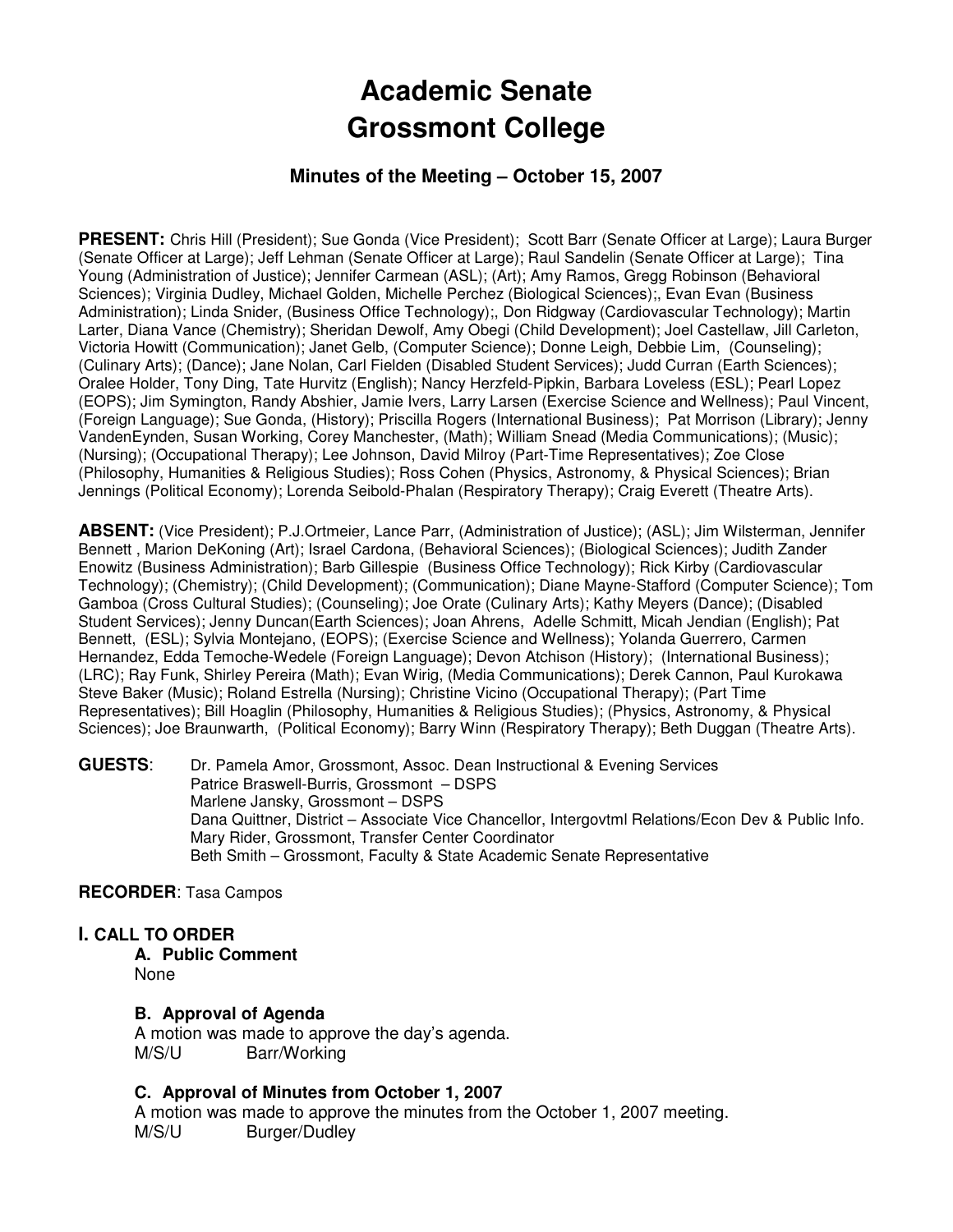### **II. PRESIDENT'S REPORT**

# **A. Community College Initiative – Dana Quittner**

Chris welcomed Dana Quittner, District, Associate Vice Chancellor, Intergovernmental Relations/Economic Development & Public Information to the meeting. She stated Dana would be giving a review of the Community College Initiative: Proposition 92. A definition of Proposition 92 was stated in the Senate agenda, Attachment #1 as follows:

"Proposition 92 would establish in the state constitution a system of independent public community college district and Board of Governors. It requires minimum level of state funding for school districts and community college districts to be calculated separately, using different criteria, and appropriated separately. It would set community college fees at \$15 a unit and limit future fee increases."

Dana reviewed the following:

- Draft
- Main areas
- Proponents Say
- Opponents Say
- Supporter's List
- Opponent's List
- Board Docket information for tomorrow's Governing Board meeting agenda.

The group then had a question and concern discussion. Dana thanked the Senate for their time.

### **B. Accreditation Update – Pam Amor**

Chris welcomed Pam Amor, Grossmont, Assoc. Dean Instructional & Evening Services to the meeting to give an Accreditation Visit update. Pam distributed and discussed the following handouts:

- Welcome Accreditation Team containing a message from Grossmont President, Sunita Cooke and pictures of the 10 member Accreditation Team. Pam gave a brief bio review on the team members.
- Accreditation Visit Week Schedule The schedule covered Tuesday, October 23 through Thursday, October 24. Pam expressed to importance of all members of the Standard Teams be available for the break-out sessions assigned to their standards.
- The third handout contained information on Student Learning Outcome Cycle for Continuous Improvement, How to Measure if a Student Learning Outcome is being Achieved – Measures of Effectiveness, and a visual of a Cycle of Continuous Improvement.

The group discussed the following:

- The visiting team would be randomly visiting classes on campus throughout their stay.
- Teaching schedule versus Standard Break-out meetings.
- Importance of communicating all information regarding the Accreditation visit to all faculty in departments.
- The college president has been sending out informational emails on a regular basis regarding the visit. Please share with those in your department who may not have email.
- On Wednesday, October 17, all mailboxes will be stuffed with the visit schedule and information.

Chris thanked Pam for her time and again stressed the importance of being available to the visiting team and being knowledgeable of the information.

### **C. Communication to Constituents**

Chris expressed concern over the fact that many faculty are still stating they do not know what is going on regarding many issues on campus. It is important the Senate Representatives take information received in Senate meetings back to their departments. Chris requested, as a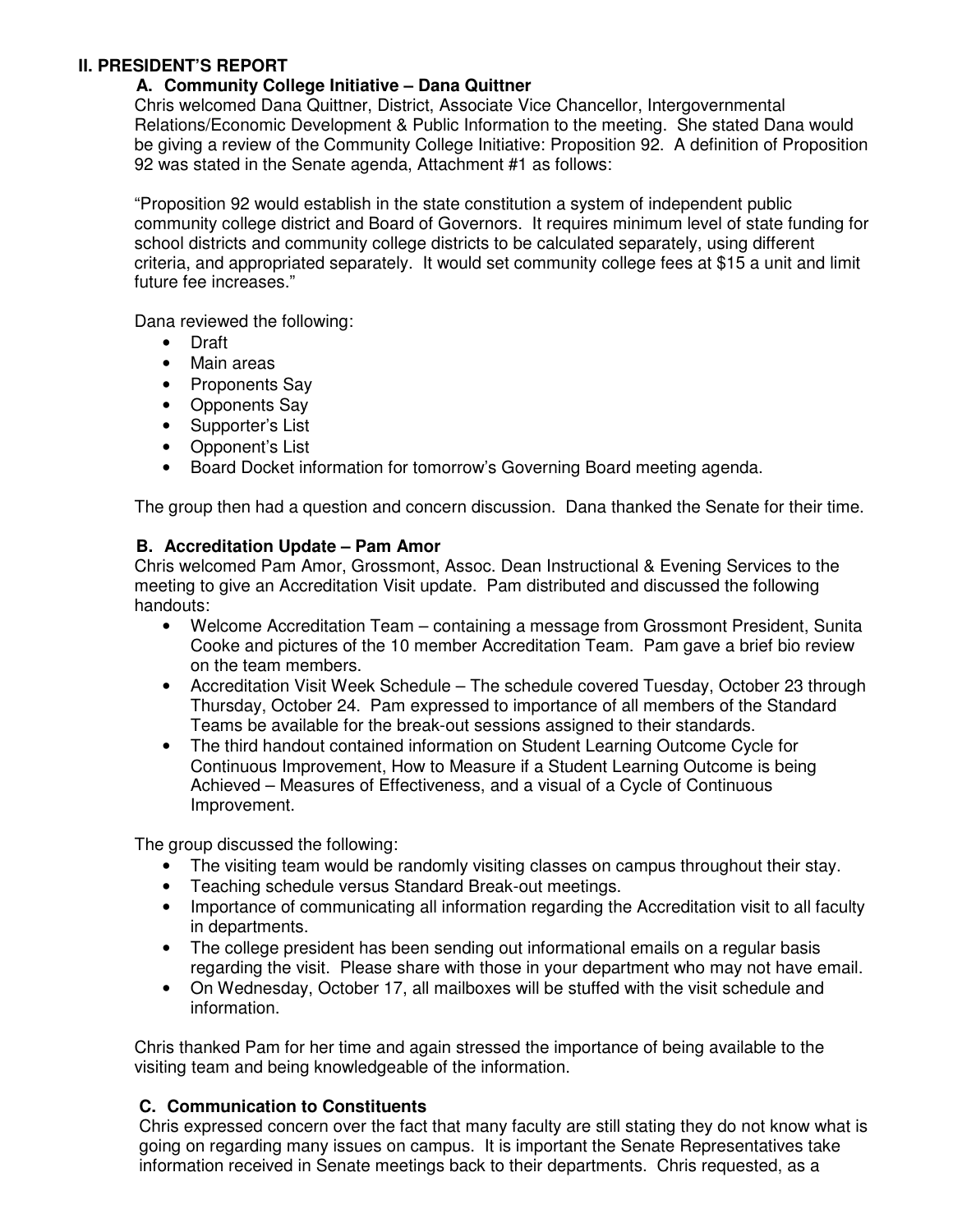homework assignment, all representatives be able to state who their constituents are and who the Senators of their departments are. Information from the Senate body needs to be shared.

## **D. Announcements**

Chris reported on the following announcements:

• The election for Part Time Faculty Representative closed on Friday, October 12. The new representative is Lee Johnson, Math Department. Chris introduced Lee.

#### **III. COMMITTEE REPORTS**

None

# **IV. ACTION ITEMS**

# **A. Selection of SLO & DE Coordinators – Determination of Process**

Chris restated that .04 reassigned time has been designated for both a college Student Learning Outcomes Coordinator and Distance Education Coordinator. Chris, at the last meeting, requested any nominees for the two coordinators be sent to her prior to today's meeting. She received the following names:

SLO Coordinator:

- Aned Muniz Gracias Foreign Language
- Chuck Passentino ESL.

Distance Education Coordinator:

- Janet Gelb CSIS
- Lee Johnson Math
- Diane Mayne-Stafford CSIS.

Chris stated no official process is in motion regarding the selection of the two coordinators. The group discussed a variety of process. Concern was expressed in the length of time it may take to get the coordinators in position by Spring 2008 semester.

A motion was made to implement a selection process:

 "A questionnaire containing preapproved questions, developed by SOC, plus a bio will be submitted by the candidates via email. No questions and answer session will be held in a Senate meeting."

M/S/U Burger/Barr

The motion passed.

The following motion was made regarding the voting/selection process: "During the voting process, there will be a non-secret, written ballot." M/S/U Carmean/Rogers

The motion passed.

### **B. Motion of Child Abuse Administrative Procedure (AP 3518) – Attachment #2**

The group reviewed the agenda Attachment  $#2$  – Motion on Administrative Procedure 3518 – Child Abuse. The motion states the following:

"Given that the Child Abuse Reporting Act is complex and that the responsibility of community college faculty remains ambiguous, the Academic Senate of Grossmont College requests that the District arrange with external experts for the presentation of a comprehensive workshop on the subject of "Community College Faculty and Child Abuse Reporting." The Academic Senate will defer any further deliberation on the Administrative Procedures governed by the Board Policy 3518 until after such presentation is made."